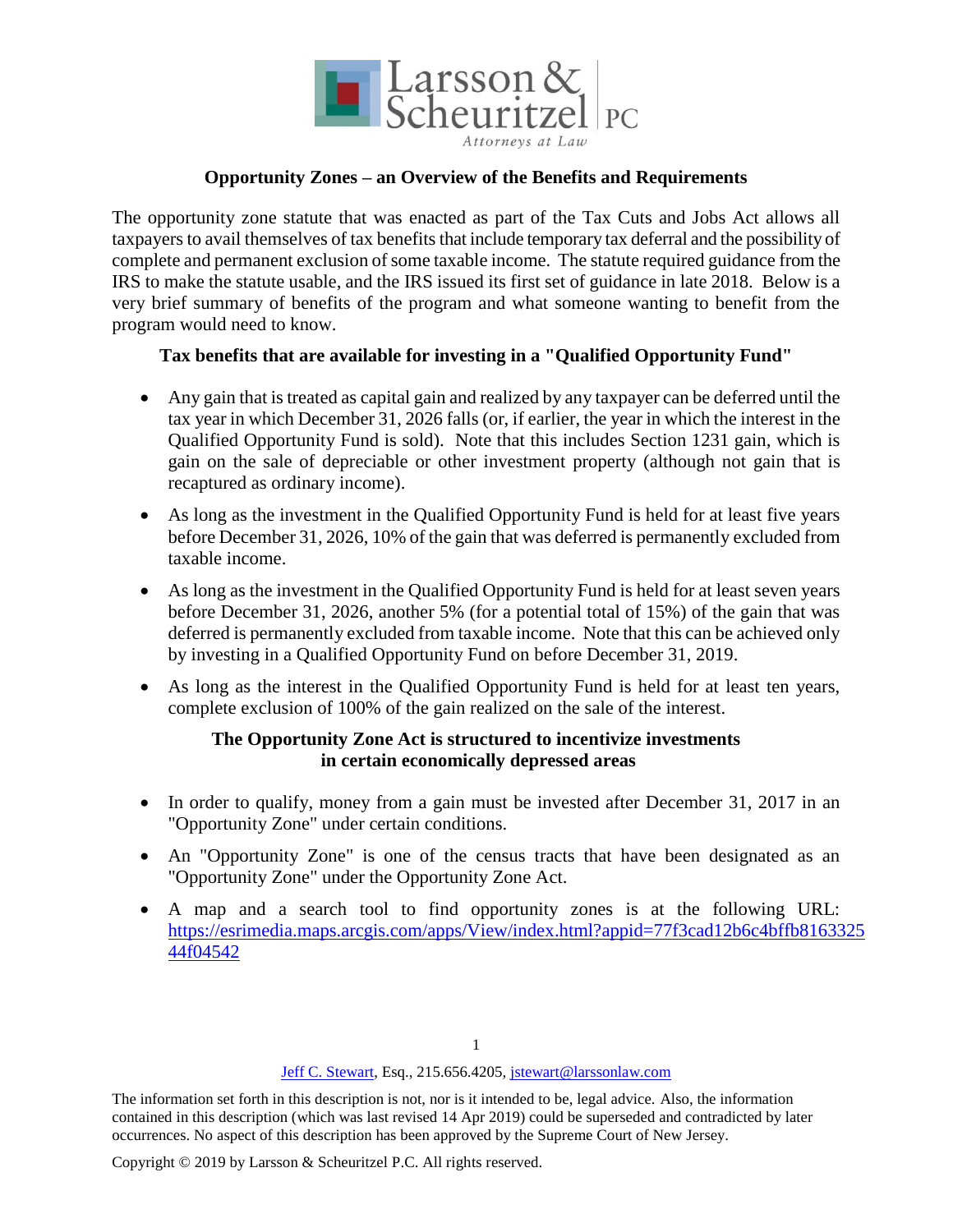

# **Who Can Benefit from the Opportunity Zone Act**

- Any taxpayer desiring to invest capital gain in order to obtain tax deferral and potential taxfree returns.
- A company or business already located or planning to locate in an opportunity zone that is looking for equity investment.
- Syndicators or sponsors looking to create funds for themselves and others to invest.
- Any party that owns real estate in an opportunity zone and is looking for an opportunity a marketing advantage and/or to cash out.

# **In order for a particular taxpayer to obtain all of the benefits of the opportunity zone statute, the following must happen:**

- The taxpayer must have a gain treated as capital gain that is realized prior to January 1, 2027.
	- o For a pass-through entity that realizes a gain, the pass-through entity itself can invest in a Qualified Opportunity Fund to defer the gain.
	- o If a pass-through entity does not elect to defer gain by investing in a Qualified Opportunity Fund, an individual member or shareholder can do so by investing in a Qualified Opportunity Fund within 180 days after the last day of the tax year of the pass-through entity in which the gain was realized.
- Within 180 days after the closing of the transaction that resulted in the gain, proceeds of the transaction must be invested in a "Qualified Opportunity Fund."
	- o Note that the taxpayer does not need to invest all of the proceeds to qualify for deferral.
	- $\circ$  If the taxpayer receives \$5 million of proceeds and \$3 million of gain, the taxpayer can invest only \$3 million and still defer the entire gain.
	- o Note that this is very different from a like-kind exchange under Section 1031, in which that same taxpayer would immediately need to recognize \$2 million of income.
- While the taxpayer *can* invest *more* than the amount of the gain in the Qualified Opportunity Fund if the taxpayer wishes, the taxpayer is not required to do so.
	- o Down side: The taxpayer does *not* receive any additional tax benefit for the amount invested in the qualified opportunity fund in excess of the amount of deferred gain.

#### [Jeff C. Stewart,](https://larssonlaw.com/team/attorneys/jeffry-c-stewart/) Esq., 215.656.4205, jstewart@larssonlaw.com

The information set forth in this description is not, nor is it intended to be, legal advice. Also, the information contained in this description (which was last revised 14 Apr 2019) could be superseded and contradicted by later occurrences. No aspect of this description has been approved by the Supreme Court of New Jersey.

Copyright © 2019 by Larsson & Scheuritzel P.C. All rights reserved.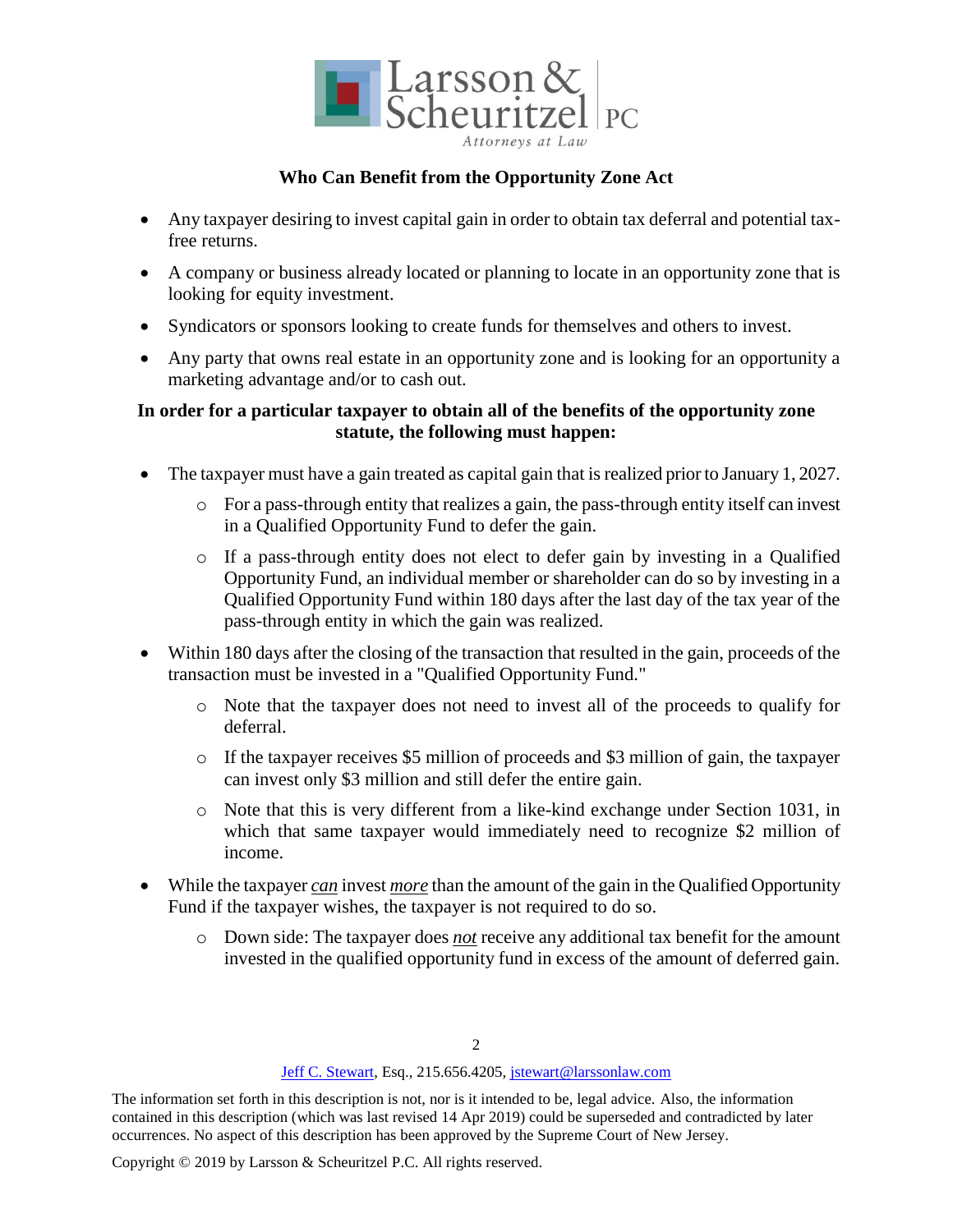

# **What Qualifies as a Qualified Opportunity Fund?**

- A Qualified Opportunity Fund is a partnership or corporation  $1$  that invests 90% or more of its assets either directly in a property located in an opportunity zone or in one or more entities that operate a "qualified opportunity zone business."
- At the time of the investment in the entity that is a Qualified Opportunity Fund, it must already have an election in place to be a Qualified Opportunity Fund.
	- o The entity certifies itself to the IRS as a Qualified Opportunity Fund by filing Form 8996.
	- o The form will specify the first month and year that the entity will be a Qualified Opportunity Fund.
	- o The investment with the Qualified Opportunity Fund must be made after the election is effective.
- In order to be a Qualified Opportunity Fund, at least 90% of the assets of the entity must be invested in Qualified Opportunity Zone Property.
	- o The 90% test is tested based on the entity's financial statements. If the entity does not have financial statements, it is based on the cost of each asset.
	- o This is tested twice per year, and the average must be at least 90%.
	- o If the test is not met, a penalty is assessed to the Qualified Opportunity Fund.

# **Qualified Opportunity Zone Property**

Qualified Opportunity Zone Property can be any of the following:

- Qualified Opportunity Zone Business Property
- Qualified Opportunity Zone Stock

 $\overline{a}$ 

- o Stock in a qualifying corporation acquired after December 31, 2017.
- o The corporation is a "qualified opportunity zone business" meaning generally that it invests at least 70% of its assets in qualified opportunity zone business property.

3

 $<sup>1</sup>$  As of the date of this description, it is uncertain whether an S corporation can qualify as a Qualified Opportunity Fund</sup> (QOF). In all events, only a very narrow list of types of taxpayers can be shareholders of an S corporation -- only U.S. citizens and resident individuals, certain trusts and estates, and tax-exempt corporations. That means an S corporation cannot have even one shareholder who is a partnership or a corporation or any individual who is a non-resident alien. That means that large categories of otherwise potential investors in a QOF would be barred from investing in the QOF. That generally would make an S corporation a less than optimal choice for a QOF.

[Jeff C. Stewart,](https://larssonlaw.com/team/attorneys/jeffry-c-stewart/) Esq., 215.656.4205, jstewart@larssonlaw.com

The information set forth in this description is not, nor is it intended to be, legal advice. Also, the information contained in this description (which was last revised 14 Apr 2019) could be superseded and contradicted by later occurrences. No aspect of this description has been approved by the Supreme Court of New Jersey.

Copyright © 2019 by Larsson & Scheuritzel P.C. All rights reserved.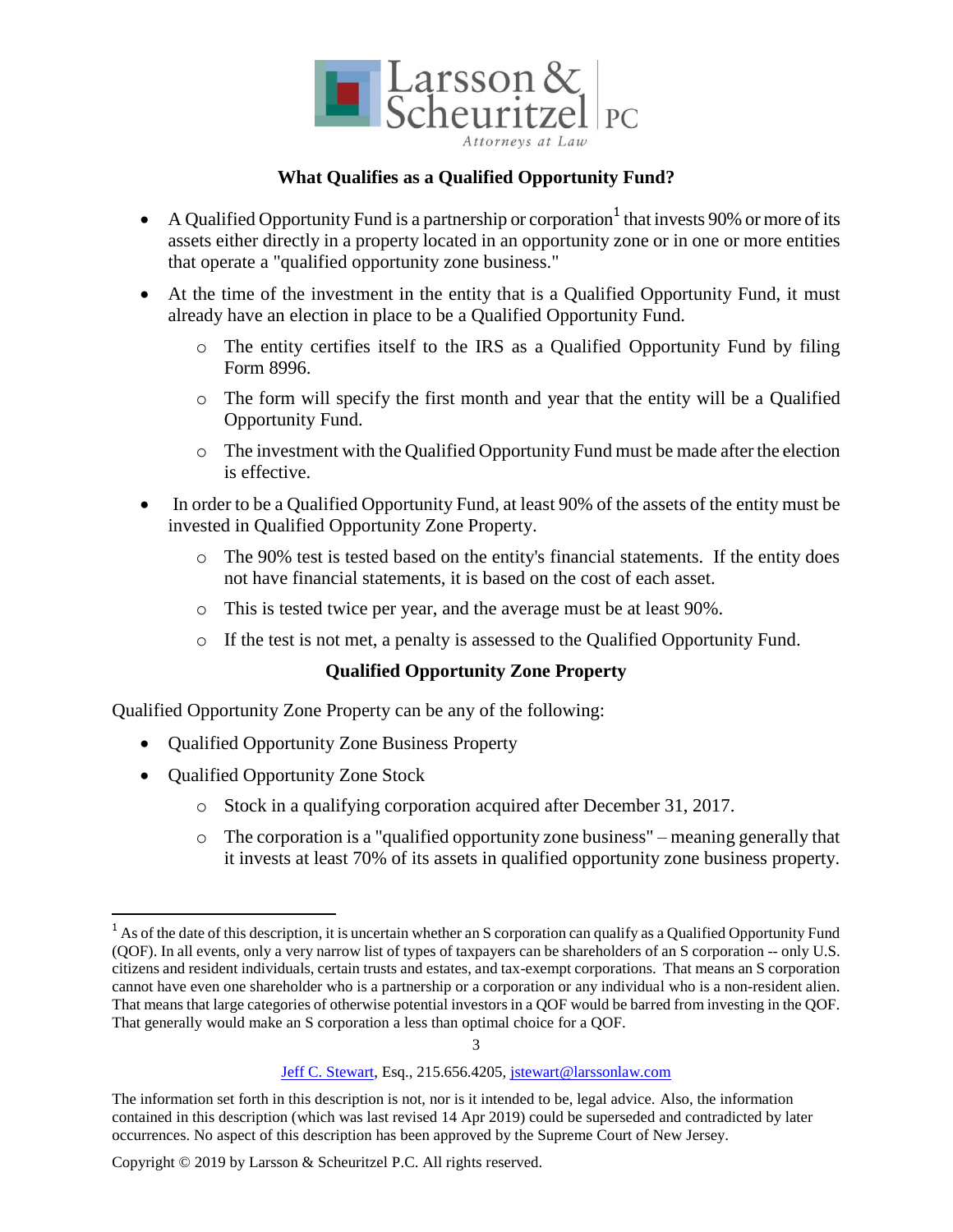

- Qualified Opportunity Zone Partnership Interest
	- o The partnership interest must be acquired after December 31, 2017.
	- o The partnership or LLC is a "qualified opportunity zone business" meaning generally that it invests at least 70% of its assets in qualified opportunity zone business property.

# **Qualified Opportunity Zone Business Property is the key to a qualified investment. To be qualified opportunity zone business property, the property must be:**

- Tangible property that is acquired by the Qualified Opportunity Fund, by purchase for cash, after December 31, 2017, from an "unrelated party."
	- o Note that an entity is "unrelated" as long as there is common ownership of 20% or less, after applying constructive ownership rules.
	- o That means an owner of property in an opportunity zone can sell to a qualified opportunity fund and invest in that fund as long as the seller owns 20% or less of the fund.
- Either (i) the original use of the property within the opportunity zone must begin with the business, **or** (ii) the Qualified Opportunity Fund must substantially improve tangible personal property.
	- o Improving existing property within an opportunity zone can qualify as long as, within 30 months after purchasing the property, the business spends more to improve the property than the tax basis of the property immediately before the improvements were made. For the purpose of making this calculation, the value of the land can be excluded.
	- o Used tangible property (e.g., machinery) can qualify as long as the machinery was used outside of the opportunity zone (and is only now being used in the opportunity zone for the first time).
- During substantially all of the business's period of ownership of the property, the property is used within an opportunity zone.
- Note that the property does not need to be used in the active conduct of a trade or business by the Qualified Opportunity Fund.
	- o This allows a Qualified Opportunity Fund to just perform large-scale improvements to a property and then lease it to an active business.
	- o *That also means a sale-leaseback within an opportunity zone is one very good way to utilize the opportunity zone.*

4

#### [Jeff C. Stewart,](https://larssonlaw.com/team/attorneys/jeffry-c-stewart/) Esq., 215.656.4205, jstewart@larssonlaw.com

The information set forth in this description is not, nor is it intended to be, legal advice. Also, the information contained in this description (which was last revised 14 Apr 2019) could be superseded and contradicted by later occurrences. No aspect of this description has been approved by the Supreme Court of New Jersey.

Copyright © 2019 by Larsson & Scheuritzel P.C. All rights reserved.